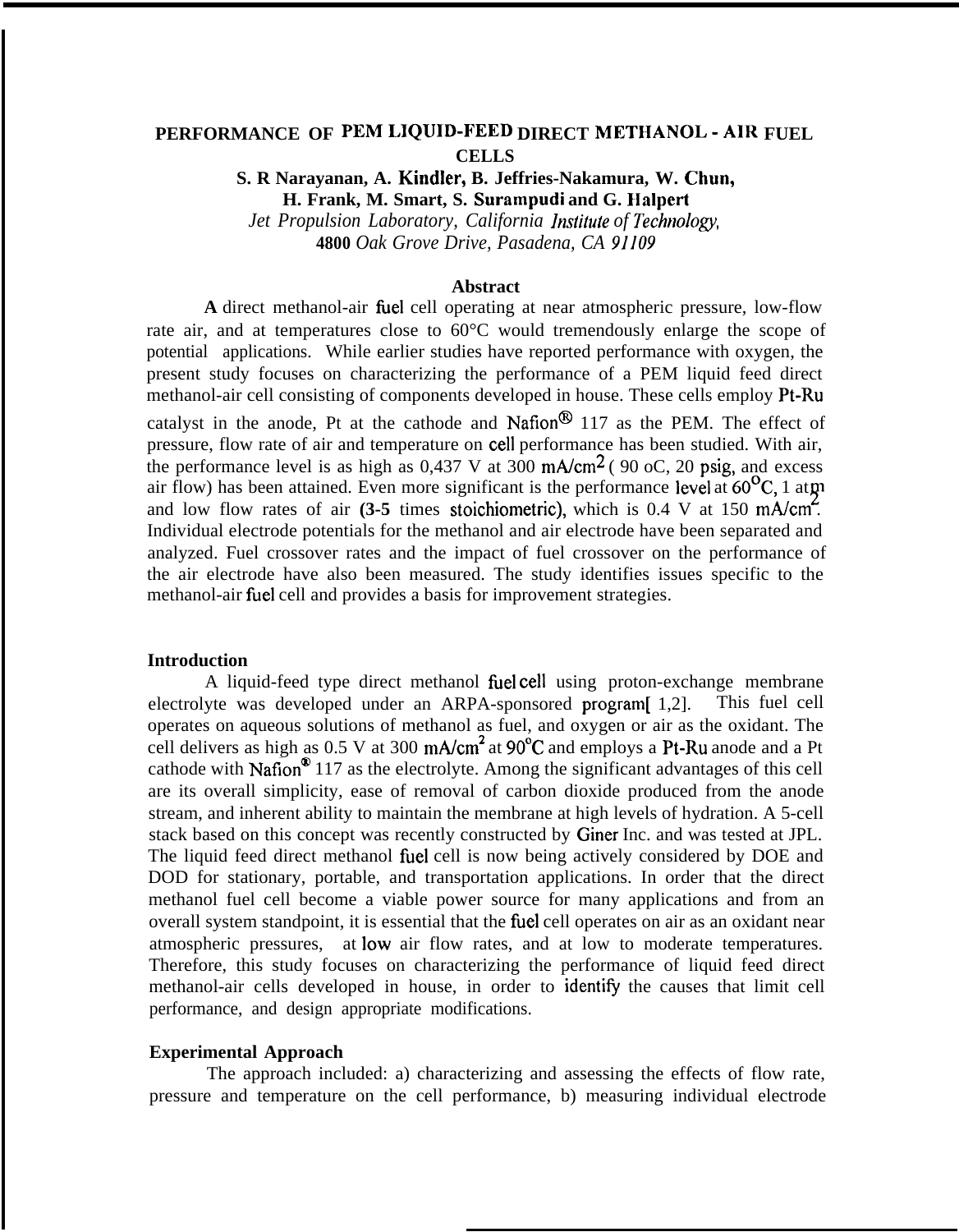characteristics, and c) measuring the crossover rates of methanol. These investigations were carried out on JPL-developed components. The anode catalyst was Pt-Ru (prepared in house), and the cathode catalyst was Pt (fhel cell grade, Johnson Matthey). Specifically designed anode and cathode structures prepared on porous carbon substrate were bonded under heat and pressure to a **pre-conditioned Nafion**<sup>®</sup> 117 membrane to form a membrane-electrode assembly. The active area of the electrodes was typically  $25 \text{ cm}^2$ unless stated otherwise. Each electrode had 4  $mg/cm<sup>2</sup>$  of catalyst. The cells were characterized with respect to their overall electrical performance under various conditions of temperature and pressure of the oxidant. Substitution of hydrogen for air or oxygen at the cathode converts this electrode into a dynamic hydrogen electrode that can be effectively used as a reference to monitor the methanol fiel electrode. The ohmic resistance of the cell at 1 kHz was also measured. Polarization curves (corrected for ohmic resistance) for individual electrodes were obtained. Methanol crossover rates were measured by estimating the carbon dioxide content of the cathode exit stream using a Horiba VIA-510 analyzer.

### **Results and Discussion**

Figure 1 presents the difference in performances of liquid feed direct methanol fuel cells operating on air and oxygen at 20 psig (2.36 atm) and 1 L/rein of the oxidant. The loss in performance to the extent of 90 mV at 300 mA/cm<sup>2</sup>, is attributed to a combination of mass transfer effects in the catalyst layer and porous backing of the cathode and is similar to that observed with the hydrogen-oxygen fuel cell[3]. The cell is capable of sustaining high current densities as in the hydrogen/air fiel cell. Results on the separation of the cell voltage into individual electrode potentials are presented herein later show that under conditions of high stoichiometric flows and pressures as high as 20 psig, the cell is limited in voltage over most of the current density range by the performance of the anode unlike in the hydrogen/air fuel cell. From Fig. 1 it is seen that the methanol -air fuel cell operating on excess air flow at 20 psig and 90  $^{\circ}$ C sustains 300 mA/cm<sup>2</sup> at 0.437 V, and with oxygen as the oxidant the cell voltage is as high as 0.520V.



**Fig.1 :** Performance of liquid feed methanol fuel cell on oxygen and air at 90<sup>o</sup>C, 1 M methanol, active area 25 cm2.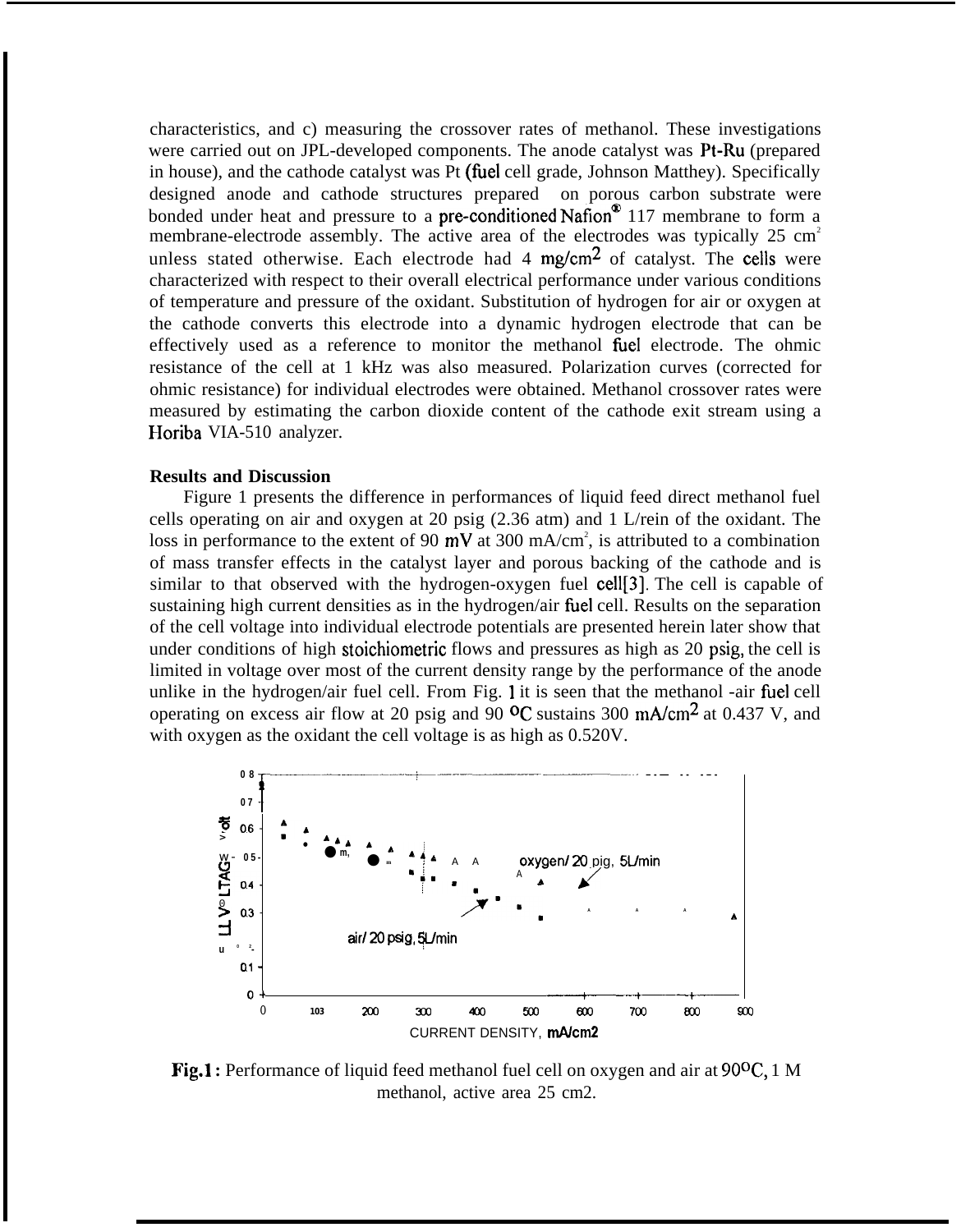To our knowledge, the performance shown in Figure 1 is the highest reported in the published literature under the specified conditions. On the basis of the ohmic resistance of the Nafion<sup>®</sup> 117 membrane, the cell voltage could be about 40 mV higher using a Nafion <sup>®</sup> 112 membrane with the penalty of increased crossover of methanol. The effect of temperature and pressure of air at high/low flow rates on the cell performance is presented *in* Figures 2 and 3. Results show that the effect of pressure on the cell voltage is more significant at low flow rates than high flow rates. Likewise, the effect of flow rate is less significant at higher pressures. The impact of working at ambient pressure on the cell voltage is the greatest at low flow rates and low temperature.



Fig. 2: Performance of direct methanol liquid feed fuel cell *on* air at O psig and 20 psig at 5 L/rein and 600C.



Fig. 3: Effect of pressure and temperature on the operation of direct methanol-air cells at air flow rate of 1 L/rein.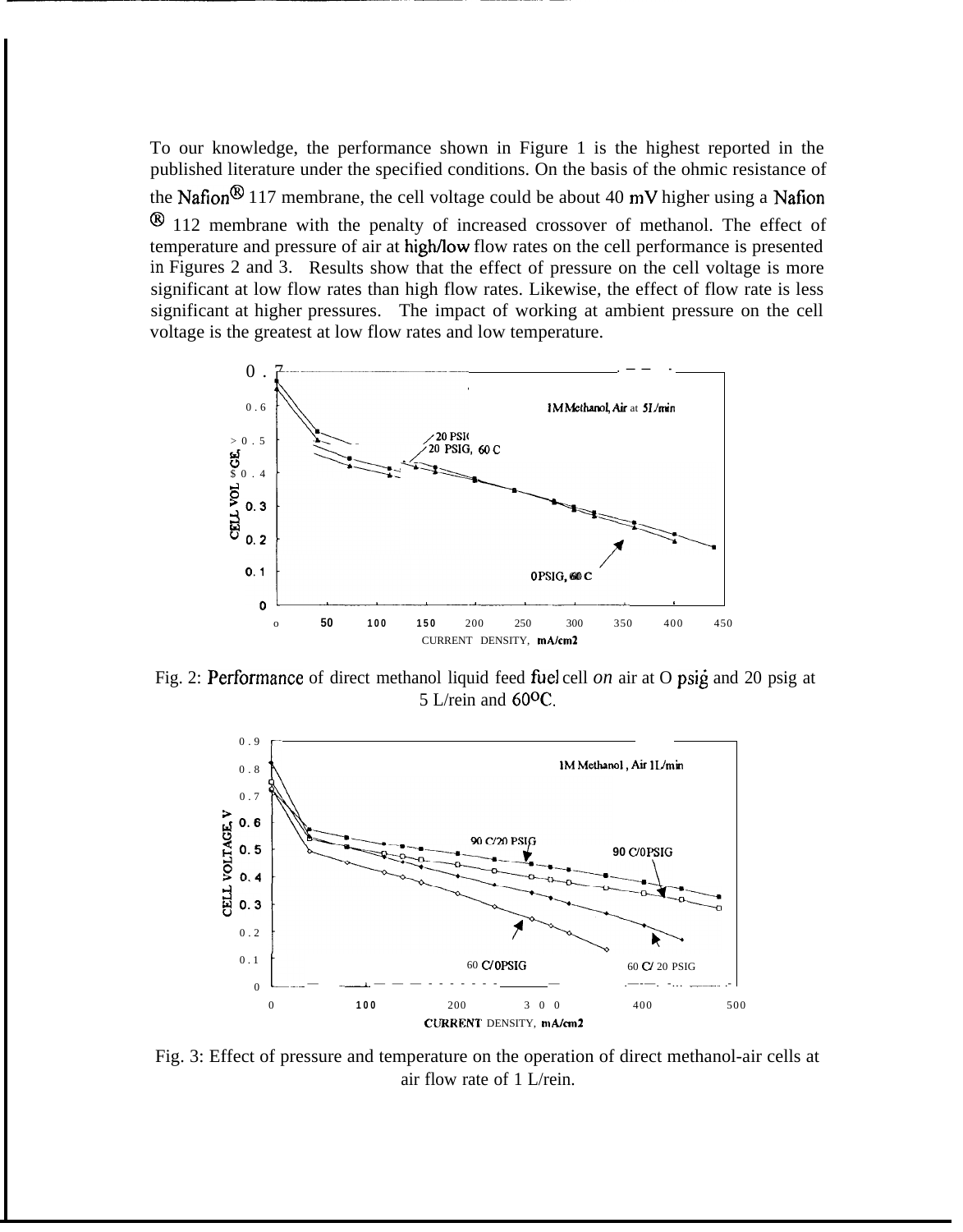These results demonstrate that a current density of 150 mA/cm<sup>2</sup> can be sustained at 0.4 V at 600C, at ambient pressure and low flow rate (1 L/rein) of air, This performance level makes the methanol-air fuel as practical power source for many applications.

In order to determine the individual electrode contributions to the cell voltage at low flow rates and ambient pressure, a separation of the electrode potentials was accomplished as described above. These results are presented in Figure 4.



Fig. 4: Individual electrode potentials vs. dynamic hydrogen electrode in a direct methanol air fhel cell operating under ambient pressure air at 1 L/rein and 1 M methanol

These results suggest that although the polarization at high current densities arises from the air electrode, the methanol electrode is the most significant contributor to the polarization at low/medium current densities. In order to improve the performance in the range of 100-300 mA/cm<sup>2</sup> significant improvement in the activity of the anode catalyst is required. At 600C the overpotential at the anode is higher (by at least 75 mV) than the value at 90  $\textdegree$ C throughout the range of current densities. Results shown in Fig.4 establish that significant cathode polarization is observed at 300  $mA/cm<sup>2</sup>$  at 600C at low flow rates

The steady state crossover rates for methanol have been measured by estimating the carbon dioxide content in the cathode stream. The crossover rate is expressed as a parasitic current density. The present technique for measurement of crossover rates yields much more consistent values compared to earlier measurements[4] and the present method is now considered the most direct and reliable of those tested so far. The crossover rate is found to decrease with increasing current density, and also increases with temperature. Results presented in Figure 5 is a comparison of the crossover rates at 60"C and 90"C. The decrease of crossover rate at high current density arises from the increased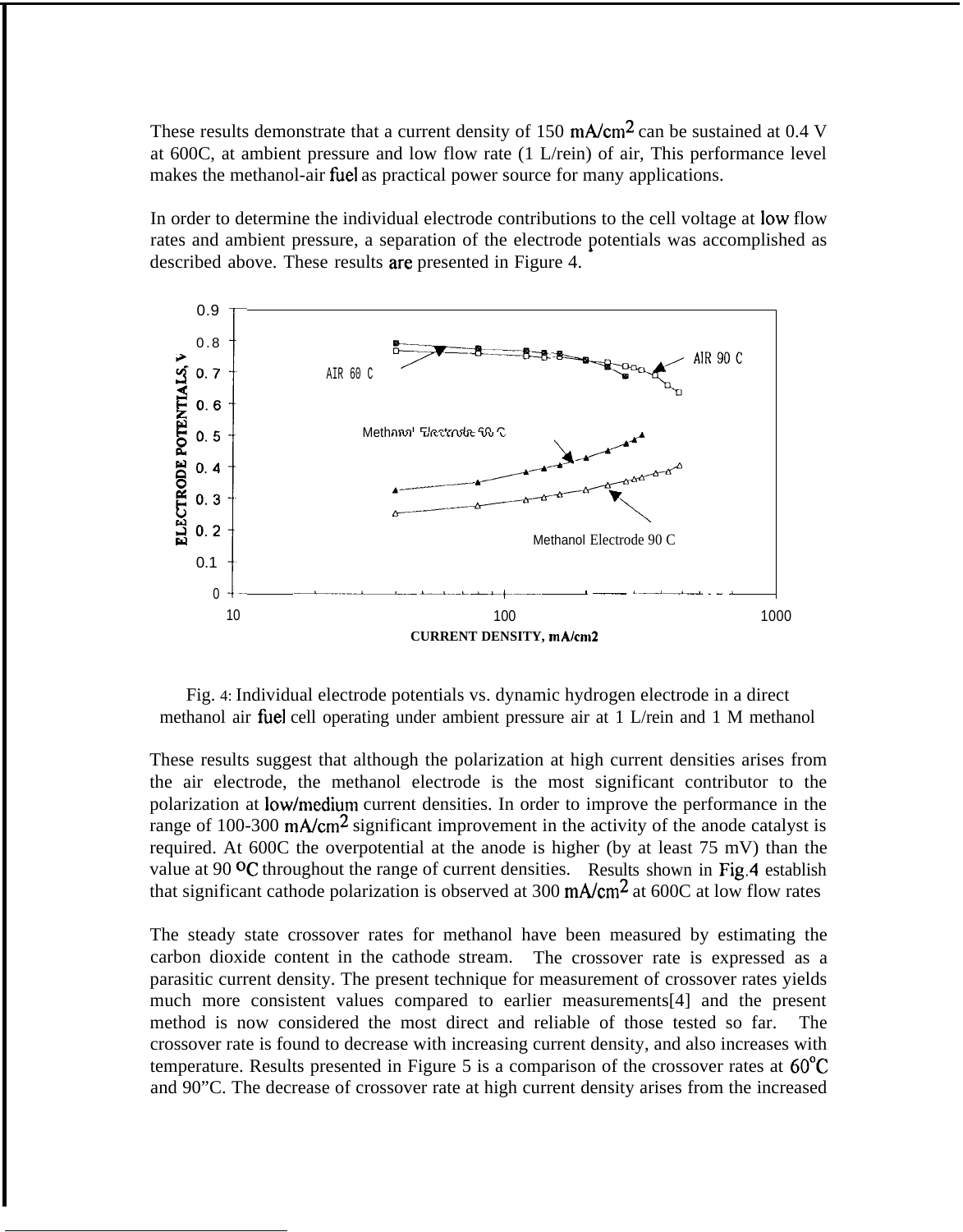utilization of methanol at high current densities. This supports the view that improving the utilization of methanol at the anode is a promising approach to achieving lower crossover rates, The impact of methanol crossover on the performance of the cathode is very significant. Improvements in anode performance can be completely offset by reduction in potential of the air electrode over a wide range of current densities.



Fig. 5: Dependence of parasitic crossover current density on the operating current density of the direct methanol-air fhel cell operating on 1 M methanol and air at 20 psig, 5L/min.

The results presented in Figure 6 suggest that improvements in cathode performance to the extent of  $50-70$  mV can be achieved by prevention of fuel crossover. Also, reduction of methanol crossover will allow the use of higher concentrations of methanol that will



Fig.6: Individual Electrode Potentials vs. dynamic hydrogen electrode for direct methanol -air fiel cell operating at 60 oC, O psig and 5L/min of air.